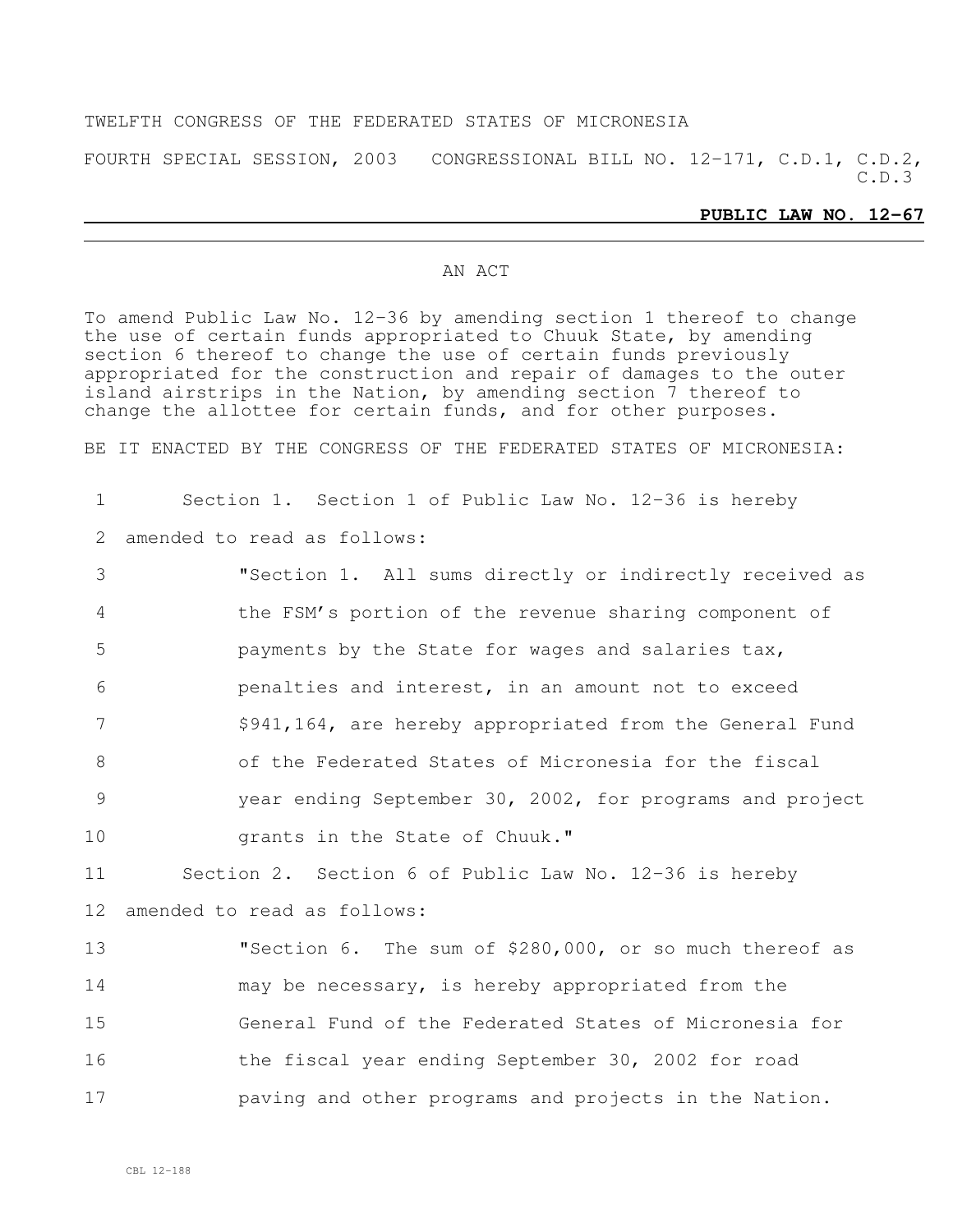| 1              | The sum appropriated under this section shall be          |
|----------------|-----------------------------------------------------------|
| $\mathbf{2}$   | apportioned as follows:                                   |
| 3              | Nanmadap Road paving  \$ 100,000<br>(1)                   |
| 4              | Pohnpei State public projects and programs 80,000<br>(2)  |
| 5              | 40,000<br>Yap State - Outer Island Transportation.<br>(3) |
| 6              | (4) Kosrae State public projects and programs             |
| 7              | (a) Water Catchment Distribution Program.<br>15,000       |
| 8              | 8,000<br>(b) Vehicle for Scholarship Office               |
| $\overline{9}$ | 3,000<br>(c) Youth Representative Travel                  |
| 10             | (d) Pacific Basin Nursing Association/                    |
| 11             | 4,000                                                     |
| 12             | (e) Municipal Governments Operations/                     |
| 13             | 20,000                                                    |
| 14             | (5) Chuuk State - Northwest Islands                       |
| 15             | $10,000$ "<br>Transportation                              |
| 16             | Section 3. Section 7 of Public Law No. 12-36 is hereby    |
| 17             | amended to read as follows:                               |
| 18             | "Section 7. All funds appropriated by this act shall be   |
| 19             | allotted, managed, administered, and accounted for in     |
| 20             | accordance with applicable law, including, but not        |
| 21             | limited to, the Financial Management Act of 1979.<br>The  |
| 22             | allottee of all funds appropriated by sections 3, 4, 5    |
| 23             | and 6 of this act shall be the President of the           |
| 24             | Federated States of Micronesia or the President's         |
| 25             | designee, except that the allottee of all funds           |

of 4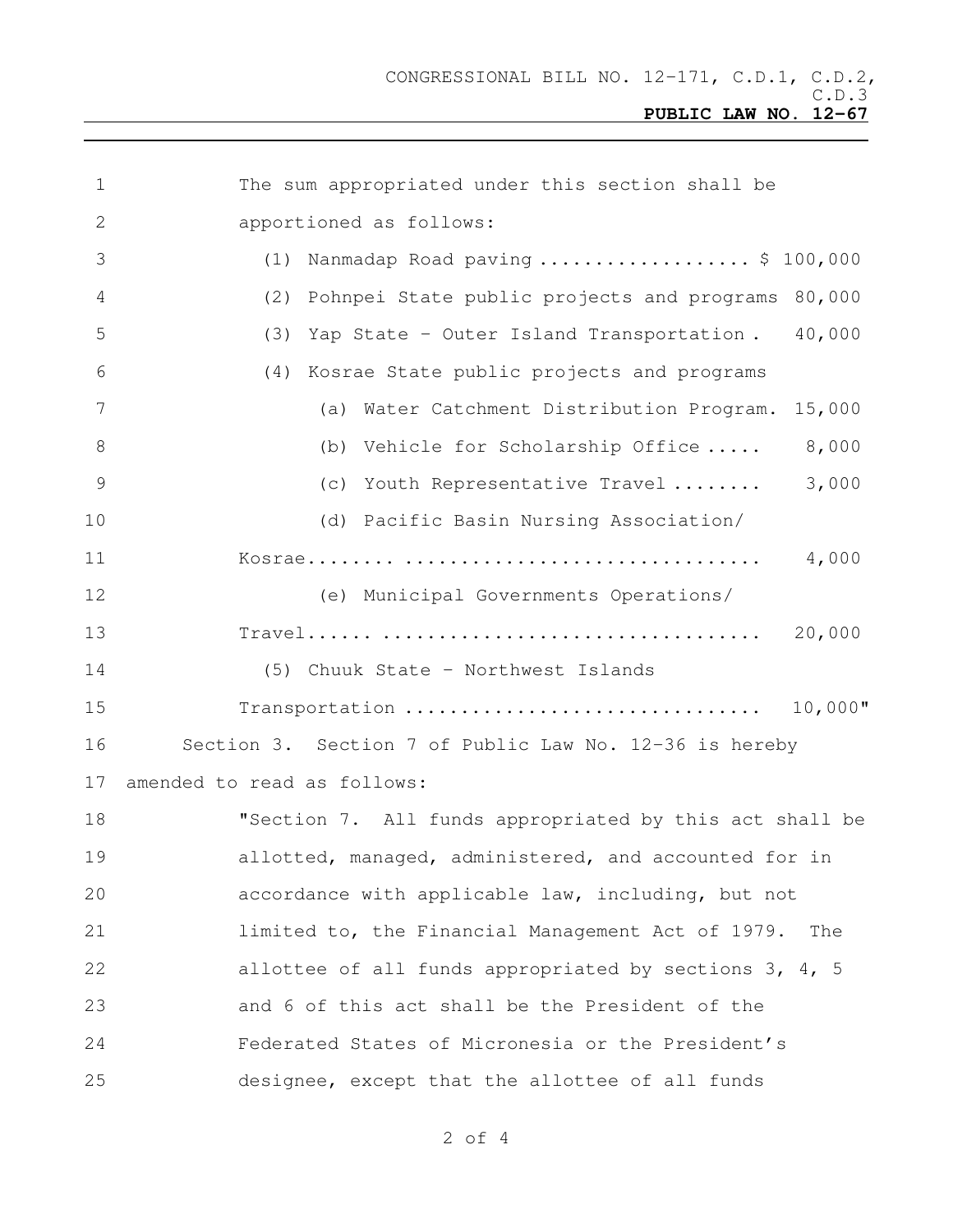| $\mathbf 1$    | appropriated by section 6(3) of this act shall be the     |
|----------------|-----------------------------------------------------------|
| 2              | Governor of the State of Yap, and the allottee of all     |
| 3              | funds appropriated by section 6(5) of this act shall be   |
| 4              | the Chuuk State Commission on Improvement Projects. The   |
| 5              | allottee of all funds appropriated by section 1 of this   |
| 6              | act shall be the Chuuk State Commission on Improvement    |
| 7              | Projects. The allottee of all funds appropriated by       |
| 8              | section 2 of this act shall be the Governor of Pohnpei    |
| $\overline{9}$ | State. The allottees shall be responsible for ensuring    |
| 10             | that these funds, or so much thereof as may be            |
| 11             | necessary, are used solely for the purpose specified in   |
| 12             | this act, and that no obligations are incurred in excess  |
| 13             | of the sum appropriated. The authority of the allottees   |
| 14             | to obligate funds appropriated by this act shall not      |
| 15             | lapse."                                                   |
| 16             |                                                           |
| 17             |                                                           |
| 18             |                                                           |
| 19             |                                                           |
| 20             |                                                           |
| 21             |                                                           |
| 22             |                                                           |
| 23             |                                                           |
| 24             |                                                           |
| 25             | Section 4. This act shall become law upon approval by the |